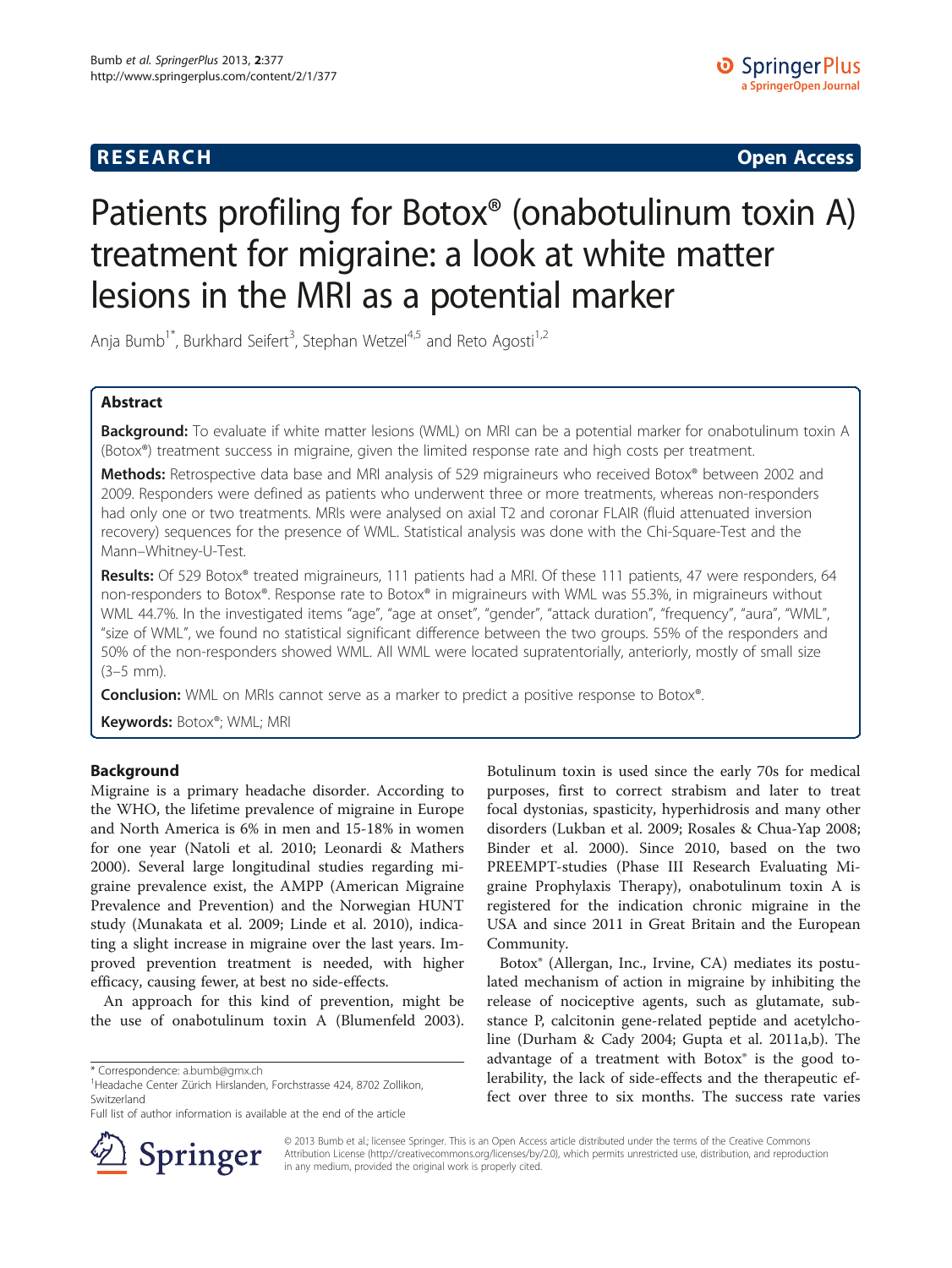between 30% and 50% (Dodick et al. [2010](#page-5-0)). The main disadvantage are the high costs of one Botox® treatment that are mostly not reimbursed. However, patients with chronic migraine, suffering predominantly from unilateral headache, presence of scalp allodynia and pericranial muscle tenderness, seemed to show a rather good response (Blumenfeld et al. [2010a](#page-4-0); Robertson & Garza [2012](#page-5-0)).

It is known that subjects with migraine are at higher risk of having WML on the MRI than those without migraine (Mathew et al. [2008](#page-5-0)). Several studies, such as the CAMERA (Cerebral Abnormalities in Migraine, an Epidemiologic Risk Analysis) study showed that migraineurs, notably those with aura, had a higher prevalence of subclinical infarcts in the posterior circulation territory. Higher risk of lesions was present in those with higher attack frequencies or longer migraine history (Richard et al. [2004](#page-5-0)). The etiology of the WML remains unclear. A possible pathological mechanism is ischemia, maybe mediated through cortical spreading depression that causes disruption of the blood brain barrier (BBB) through a matrix metalloproteinase-9-dependent cascade mechanism, which may result in local tissue damage (Woods et al. [1994](#page-5-0); Ayata et al. [2006\)](#page-4-0).

The aim of our study was to investigate, if WML on MRI scans can serve as a marker to evaluate in advance the success of a treatment with Botox® in migraineurs. We focused on the two groups "responders" and "nonresponders" to Botox® and tried to find some predicting differences in these two groups regarding success rate to Botox®.

The association between Botox® and WML in the MRI has until now not yet been studied.

# Methods

Our center is specialised in the diagnosis and treatment of headache disorders with 2.000 new headache patients per year and is experienced in the use of Botox® for migraine since 2002.

# Clinical parameters

In a retrospective fashion, 529 patients were identified from our database between 1 January 2002 and 1 July 2009, having received Botox® treatment for migraine. Of these 529 patients, 111 had a MRI scan. Data were collected of these 111 patients. The database contained name, gender, date of birth , migraine history, chronification, number of Botox® treatments, date of MRI scan, number, localization and size of WML.

Responders to Botox® were defined by us as patients who underwent three or more treatments, non-responders one or two treatments.

The Botox® therapy followed the recommendations of the PREEMPT trials (Neema et al. [2009\)](#page-5-0). However, we

used a smaller dose of Botox® (100 IU versus 155 IU), mainly because of the costs that are predominantly paid by the patients themselves. And the application sites with the dose of Botox® for each muscle were slightly divergent from the PREEMPT paradigm. They are shown in Table 1.

# Imaging

MRIs were available electronically from the hospital radiology system. All scans had been performed on 1.5 Tesla or 3 Tesla MR tomographs, according to a standardized migraine protocol. 58 MRIs with reported WML and 53 MRIs with no reported WML were analysed, on coronar FLAIR sequences and on axial T2 sequences, in maximal 5 mm slices. WML were classified as small (3–5 mm), medium (6–9 mm) or large (>10 mm). Total number of lesions was recorded. The distribution was classified in supratentorial or infratentorial. If supratentorial, in anterior or posterior, with cut at the middle of corpus callosum.

Each WML analysis was performed independently by two neurologists, each blinded to the history of the patient. In case of disagreement between the two readers, a consensus was achieved by discussion.

Statistical analysis followed the statistical program SPSS (Superior Performing Software System). The Chi-Square-Test was applied for the items gender, duration, frequency (episodic vs. chronic), aura and non-parametric values such as age, age at onset, WML, were analyzed by the Mann–Whitney-U-Test.

# Results and discussion

# Clinical parameters

In the current group of 111 Botox® treated patients, 47 have been responders and 64 non-responders. We found in none of the investigated parameters a statistical significance to characterize or distinct responders from nonresponders, details are shown in Table [2](#page-2-0). Both groups have

|              | <b>Right injections</b> | IU  | Left injections | IU  | Total IU |  |  |
|--------------|-------------------------|-----|-----------------|-----|----------|--|--|
| Muscle       |                         |     |                 |     |          |  |  |
| Frontal      | $\mathfrak{D}$          | 2.5 | $\mathfrak{D}$  | 2.5 | 10       |  |  |
| Corrugator   | 1                       | 2.5 |                 | 2.5 | 5        |  |  |
| Procerus     |                         | 2.5 |                 | 2.5 | 5        |  |  |
| Temporal     | 3                       | 5   | 3               | 5   | 30       |  |  |
| Suboccipital | 1                       | 2.5 |                 | 2.5 | 5        |  |  |
| Semispinal   |                         | 2.5 |                 | 2.5 | 5        |  |  |
| Splenius     | 1                       | 2.5 |                 | 2.5 | 5        |  |  |
| Trapezius    | 6                       | 2.5 | 6               | 2.5 | 30       |  |  |
| Occipital    | 1                       | 2.5 | 1               | 2.5 | 5        |  |  |
| Total        | 17                      | 25  | 17              | 25  | 100      |  |  |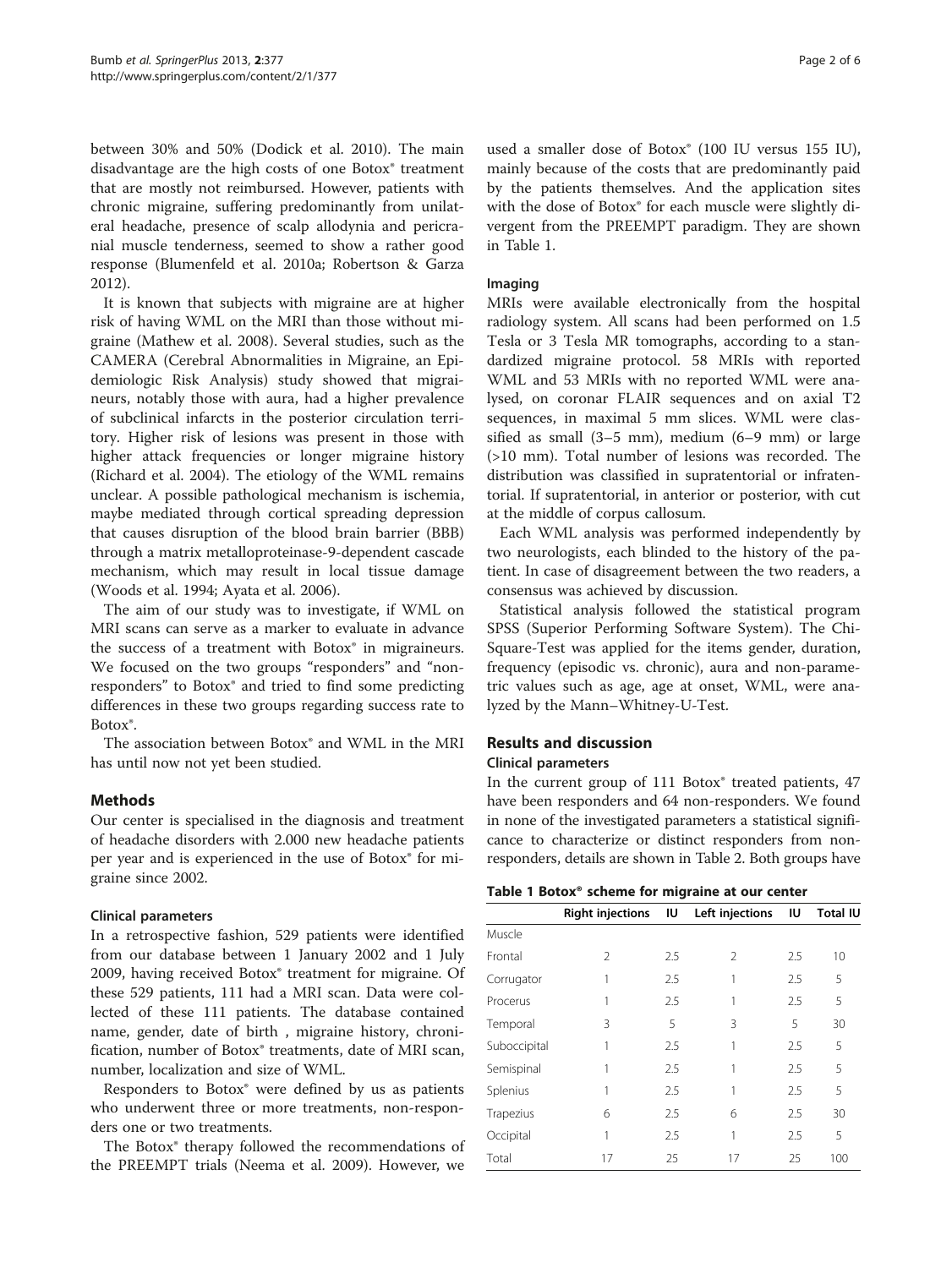<span id="page-2-0"></span>Table 2 Responders versus non-responders

|                                 | <b>Responders</b><br>to Botox <sup>®</sup> | Non-responders<br>to Botox <sup>®</sup> | p-value    |
|---------------------------------|--------------------------------------------|-----------------------------------------|------------|
| Age (mean)                      | 47                                         | 52                                      | $0.07$ ns  |
| Age at onset (mean)             | 21                                         | 21                                      | $0.912$ ns |
| Gender (m/f) %                  | 15/85                                      | 23/77                                   | $0.265$ ns |
| Lifetime migraine (years)       | 26                                         | 31                                      | $0.255$ ns |
| Chronic migraine %              | 66                                         | 62.5                                    | $0.708$ ns |
| Aura %                          | 60                                         | 52                                      | $0.402$ ns |
| WML %                           | 55                                         | 50                                      | $0.579$ ns |
| WML small (mean per<br>person)  | 2.3                                        | 2.9                                     | 0.897 ns   |
| WML medium (mean<br>per person) | 0.2                                        | 0.2                                     | $0.875$ ns |
| WML large (mean per<br>person)  | 0.02                                       | 0.03                                    | $0.750$ ns |

been in the middle ages, with disease onset as young adults. Women were predominant in both groups. The presence of aura was not predictive to a Botox® response, neither the type of migraine "episodic" or "chronic".

#### Imaging

The analyzed WML in the MRIs followed no pattern to permit a conclusion for a positive response to a Botox® treatment. WML were absent in 45% of the responders, present in 55%. In the non-responders, WML were absent in 50%, present in 50%. Mean lesion load of small-size- WML in responders was 2.3 per person, in non-responders 2.9 per person. Mean lesion load of medium-size- WML was 0.2 in both groups per person and of large-size- WML was 0.02 per person in responders and 0.03 per person in non-responders. Figure 1 shows the typical distribution of WML in our Botox® migraine-population on MRI, in responders and nonresponders. They are located supratentorially and anteriorly, mostly of small size.

The aim of our study was to find a marker of response to Botox®, in order to optimize treatment of migraine patients in clinical practice.

The response rate to Botox<sup>®</sup> in the treatment of migraine is generally in a range of 30% to 50% (Blumenfeld et al. [2010a](#page-4-0)). In our study, the response rate to Botox® in migraineurs with WML was 55.3%, in migraineurs without WML 44.7%. Our definition for a response to Botox® was pragmatically by assigning migraine patients to the number of Botox® treatments, so that responders were defined as migraineurs with three or more treatments and non-responders as migraineurs with one or two treatments. This endpoint has not been used before and is a simplified response criterion that is easily generated even in a retrospective analysis. The more sophisticated endpoints, usually generated in migraine prophylaxis studies, such as PREEMPT, are typically not obtainable in clinical practice. Nevertheless, our response rates are in the range of those in standard clinical trials, such as the pooled analysis in the two PREEMPT studies, with a 50% response rate of Botox® against placebo. This response rate was measured by reduction in mean frequency of headache days, headache episodes and improvement of patients' functioning, vitality, psychological distress and overall, quality of life (Blumenfeld et al. [2010a](#page-4-0)). In our study, the gain of quality of life was assessed in the regular clinical follow-ups of the patients and documented in the patients' history, but not by specific questionnaires or daily phone calls to a trial center.

Since WML are associated with the so called burden of disease in migraine sufferers, we attempted to analyze our migraine Botox® population with respect to WML as a possible predictor. The clinical importance of WML on MRI scans in different medical conditions has been

b a

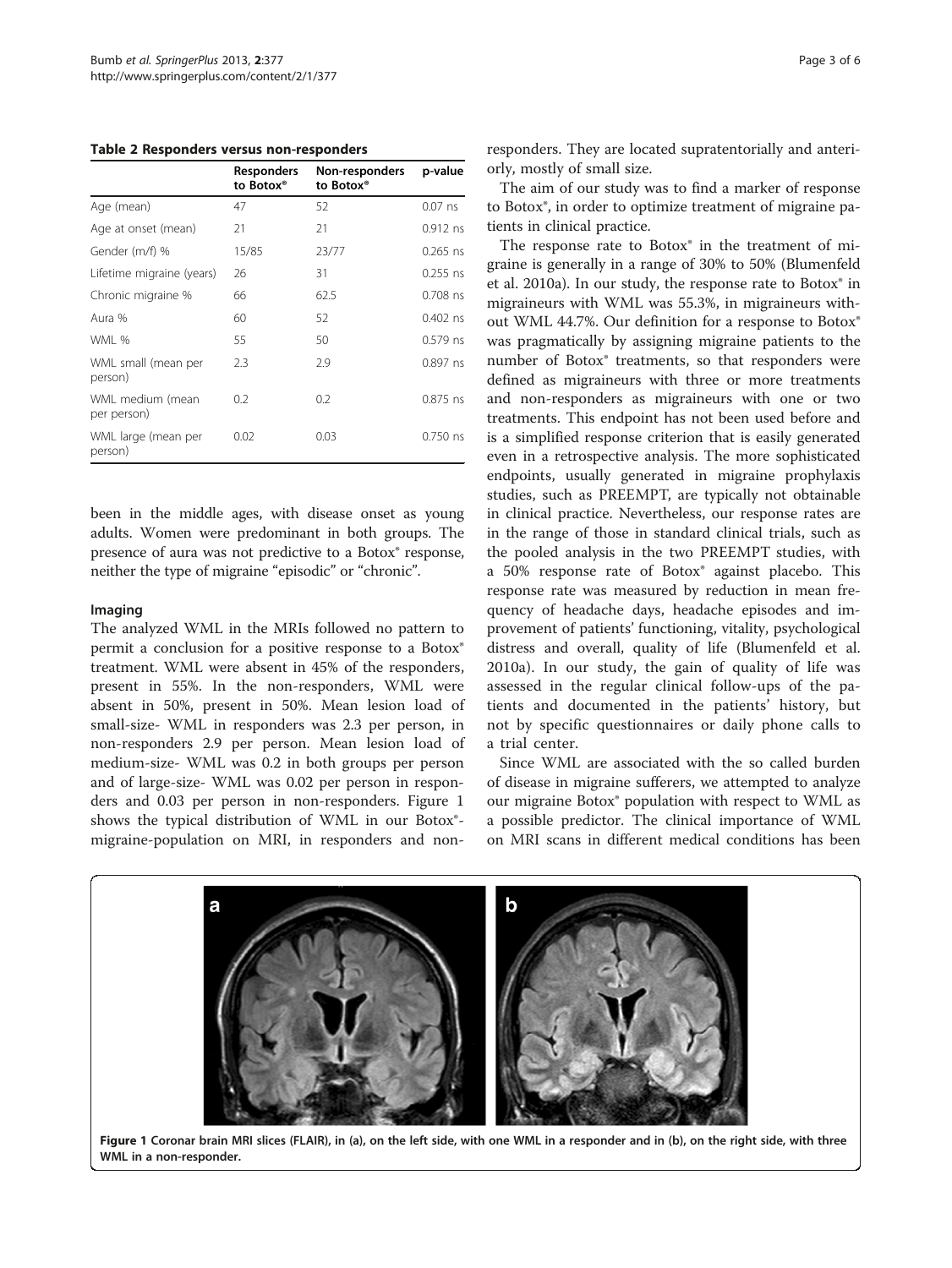shown before. WML serve as a biomarker for an increased risk of cerebrovascular events and predict a higher risk of stroke, dementia and death (Bigal [2010](#page-4-0)). However, in our study, the comparison of the two groups Botox®-responders and Botox®-non-responders showed no difference in the investigated items. So, our initial hypothesis, that white matter lesions could serve as a biomarker to predict a better response to Botox® in migraine treatment was disproved. The appearance of WML is not related to success or failure to a Botox® treatment, nor can presence or absence of WML predict the outcome of a treatment with Botox<sup>®</sup>.

In general, the meaning of these WML in migraineurs is unclear (Colombo et al. [2011](#page-5-0)) and the clinical importance often remains meaningless. However, before focussing on details in the discussion of WML, some basics have to be taken into account. Steady improvements of MRI techniques, with increasing use of 3T MRI, even 7T in some centers, instead of 1.5T MRI, show differences in the outcome of WML. So, for example in the study of Neema et al., realized in healthy volunteers (Neema et al. [2009](#page-5-0)), WML were seen three times more on FLAIR sequences of 3T MRIs than on FLAIR sequences of 1.5T MRIs. Sometimes, Virchow-Robin (VR) spaces may contribute to some confusion in analyzing WML. They have to be well distinguished from WML. VR spaces surround the walls of vessels and course from the subarachnoid space to the brain parenchyma. With advancing age, they become more frequent and larger in size (>2 mm). The signal intensity of VR spaces is identical to that of cerebrospinal fluid on all MR sequences. So, the FLAIR sequence is ideal, to distinct VR spaces from WML in difficult situations (Kwee & Kwee [2007\)](#page-5-0).

In migraine, WML are more often seen in chronification (Schwedt & Dodick [2009](#page-5-0); Debette & Markus [2010](#page-5-0)). So, chronic migraineurs with a longer duration of migraine and a higher attack frequency might contribute to a higher amount of WML (Schmitz et al. [2008\)](#page-5-0). This is confirmed in our study, where WML appear to a higher amount in chronic migraine and less in episodic migraineurs. These findings are consistent with the concept of migraine chronification that can be seen on different levels, first in clinical transformation (increased frequency), physiologic transformation (allodynia, central sensitization) and, finally, anatomic progression with presence of WML (Aguggia & Saracco [2010;](#page-4-0) Bigal & Lipton [2008](#page-4-0)).

The distribution of WML in migraine has already been a subject of interest in various studies. Especially in migraine with aura patients, lesions in the deep white matter of the brain were detected, mainly in the frontal lobes. The type of aura symptoms did not correlate with the location of WML in the brain (Rossato et al. [2010](#page-5-0)). However, in some studies like the CAMERA-study,

subclinical brain infarcts were located exclusively in the posterior circulation territory, especially in the cerebellum. The authors assumed an ischaemic origin through hypoperfusion and/or embolisms. Right-left-shunts of persistent foramen ovale as potential origin were not investigated. The lesions had a diameter of up to 7 mm. These lesions were mostly seen in female migraine with aura patients (8%) with higher attack frequency (Kruit et al. [2009](#page-5-0)). In the study of Scher et al., investigating the association of migraine headache and brain infarcts, an increased risk of cerebellar infarcts in middle aged women with migraine with aura was found (Scher et al. [2009](#page-5-0)). In our study, all WML were located supratentorially and anteriorly, mostly of small size. However, we did not find any difference in responders or nonresponders concerning age, gender or aura.

The etiology of WML remains unclear. An ischemic origin has been postulated in most publications (Bigal [2010](#page-4-0)). It could be conceivable, that damage to the white matter may also happen by excitatory neurotransmitters, especially glutamate and ATP, which can result also in ischemic lesions. A disruption of glutamate homeostasis can be deleterious to neurons and oligodendroglia (Matute [2011](#page-5-0)). Furthermore a glutamate induced activation of phospholipase A2, has been attributed to play a major role in the neurotoxicity encountered during brain ischemia (Khanna et al. [2010](#page-5-0)).

In summary, different pathological mechanisms can be responsible for the presence of WML. First, an inflammatory origin, seen in autoimmune disorders (for example, multiple sclerosis, vasculitis (Chen et al. [2010](#page-4-0)), lupus erythematodes) or in infectious diseases like borreliosis. Second, an ischemic origin, like in cerebrovascular diseases (Bonati et al. [2005](#page-4-0)) such as brain infarcts or inherited metabolic disorders like Fabry disease. Third, even "older age" without presenting any cerebrovascular risk factors is enough for developping WML, as shown in a study by Chowdhury et al. (Chowdhury [2011](#page-4-0)), including patients with a mean age of 61.7 years. Fourth, vascular dementias, Alzheimer's disease and cerebral amyloid angiopathy can contribute to WML. Deposition of amyloid in the arteries, resulting in hypoperfusion can result in WML. In these conditions, the leading clinical symptoms of the WML are cognitive decline and symptomatic depressive states. Fifth, in mood disorders, especially bipolar disorders, WML are often present. They have been associated with the emotional and cognitive symptoms in bipolar disorder, caused by disruption of the fibers from the amygdala to other brain regions, leading to the presence of WML. It has even been discussed that WML could serve as a biomarker for the disturbances in mood and cognition in bipolar disorder (Benedetti et al. [2011;](#page-4-0) Gunde et al. [2011](#page-5-0)). Sixth, an cardioembolic mechanism of WML, caused by a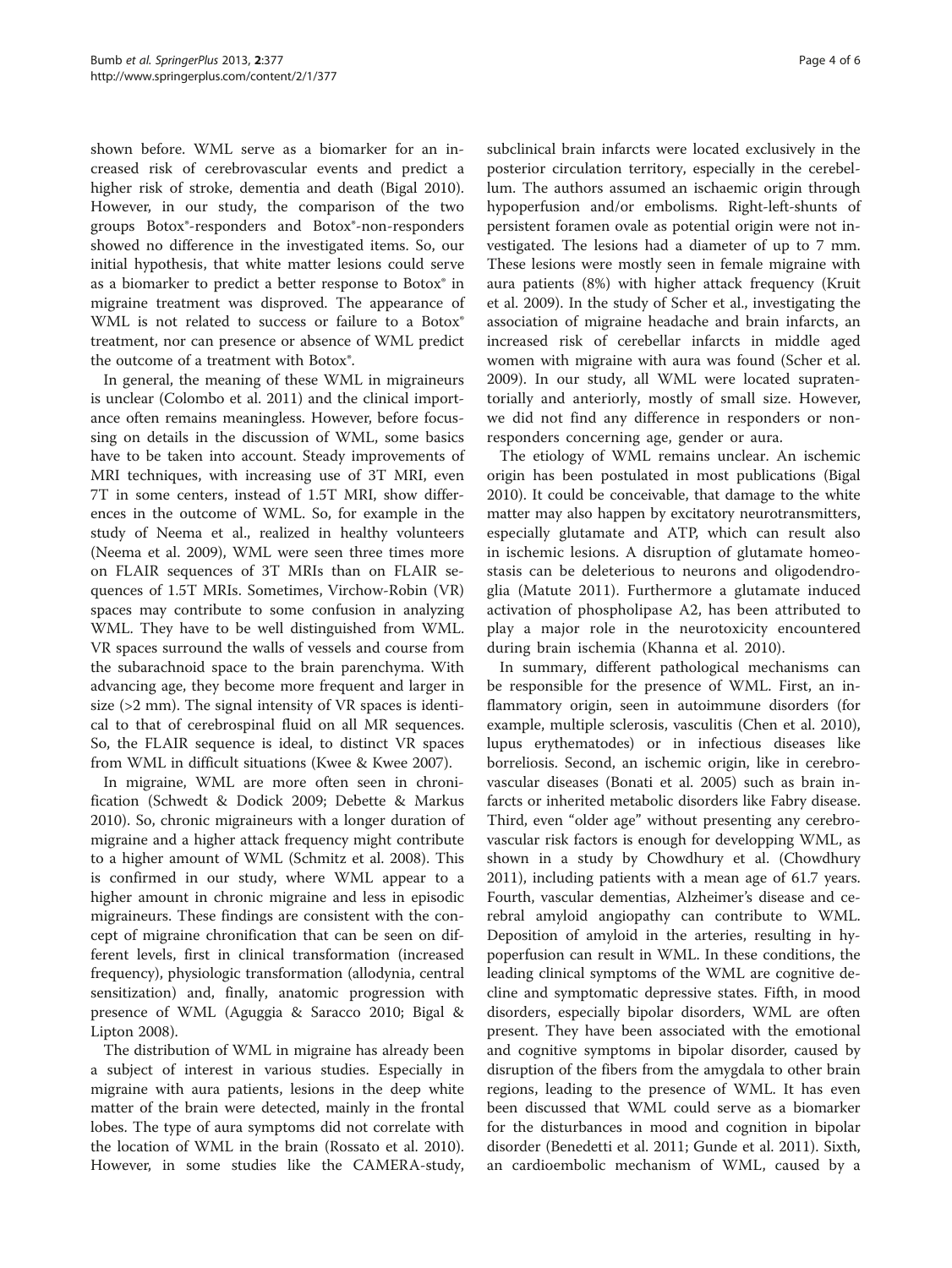<span id="page-4-0"></span>right-to-left-shunt from a persistent foramen ovale, atrial fibrillation, can be a possible etiologic mechanism (Park [2011\)](#page-5-0).

But not only the origin of the WML is heterogeneous, but as well their evolution. So, a progression of WML in healthy elderly people (mean age 71 years) was demonstrated in a study over three years (Sachdev et al. [2007](#page-5-0)). In contrast, a case report of a chronic migraine patient, showed a disappearance of WML in control MRIs over 5 months (Rozen [2010](#page-5-0)).

The precise mechanism of Botox® as headache prophylaxis is not fully elucidated, human and animal studies have shown that Botox® blocks release of neurotransmitters associated with the genesis of pain. The heavy chain of botox A binds to a ganglioside receptor in the plasma membrane of the presynaptic nerve terminal. This leads to receptor mediated endocytosis of the neurotoxin. The heavy and the light chain of botox are cleaved. The light chain translocates to the cytosol and cleaves the Cterminal of the SNAP-25 protein. This inhibits SNARE complex formation and therefore inhibits neurotransmitter release (Blumenfeld et al. 2010b), such as substance P, calcitonin gene-related peptide (Blumenfeld et al. 2010a) and glutamate from the peripheral termini of primary afferents. Botox® inhibits peripheral signals to the central nervous system and thus indirectly inhibits central sensitization (Robertson & Garza [2012\)](#page-5-0).

Our study shows several limitations, such as the retrospective study design and the rather small sample size. As well, the quantity of available MRIs might be too small, not everyone of our migraine patients between 2002 and 2009 underwent a MRI. Our definition of responders and non-responders, despite being very pragmatically and close to the clinical context, may contribute to some false results: first, patients in the non-responder group (one or two treatments) could be "cured" of migraine for a certain time. Second, patients with a very long treatment interval were included in the study, ending in 2009. Third, patients, corresponding to a treatment, but unable to pay for further treatments. Some false results in the responder group  $(\geq)$  three treatments) could arise, first, from non-responders, having tried several times Botox®. However, more than three treatments without any sort of response are very unlikely. Second, an initial responder becomes a non-responder.

Improvements could be obtained by carrying on the study in a prospective design and by realizing more MRIs in our clinic.

#### Conclusions

WML on MRI scans cannot serve as a marker to predict a positive response to Botox®. The meaning of the WML in the migraine population remains unclear, being probably not of clinical importance. But they are often a sign for migraine chronification and longer lifetime history of migraine. They can be seen as well in other clinical conditions like cerebrovascular diseases, different types of dementia, inflammatory diseases and bipolar depression, which can be important comorbidities to migraine. They have to be considered while having a look at white matter lesions in the context of migraine.

#### Competing interest

The authors' declared that they have no competing interest.

#### Authors' contributions

AB initiated the idea of the study, collected the data, designed the data base, acquired the MRIs, analyzed the MRIs and wrote the article. BS has done the statistical analysis of the study. SW revised the manuscript critically for important intellectual content. RA planned and supervised the study from the beginning, co-analyzed the MRIs, has made important contributions to design and interpretation of the study and revised the manuscript critically for important intellectual content. All authors read and approved the final manuscript.

#### Acknowledgements

We acknowledge Sarah Rauber for the acquisition of the primary data base.

#### Author details

<sup>1</sup> Headache Center Zürich Hirslanden, Forchstrasse 424, 8702 Zollikon, Switzerland. <sup>2</sup>Swiss Neuro Institute Hirslanden Zürich, Zürich, Switzerland.<br><sup>3</sup>Department of Biostatistics University of Zürich, Zürich, Switzerland. <sup>3</sup>Department of Biostatistics, University of Zürich, Zürich, Switzerland. 4 Department of Neuroradiology Hirslanden Zürich, Zürich, Switzerland. 5 University of Basel, Zürich, Switzerland.

#### Received: 25 January 2013 Accepted: 8 August 2013 Published: 10 August 2013

#### References

- Aguggia M, Saracco MG (2010) Pathophysiology of migraine chronification. Neurol Sci 31(Suppl 1):S15–S17
- Ayata C, Jin H, Kudo C, Dalkara T, Moskowitz MA (2006) Suppression of cortical spreading depression in migraine prophylaxis. Ann Neurol 59:652–61
- Benedetti F, Absinta M, Rocca MA, Radaelli D, Poletti S, Bernasconi A, Dallaspezia S, Pagani E, Falini A, Copetti M, Colombo C, Comi G, Smeraldi E, Filippi M (2011) Tract-specific white matter structural disruption in patients with bipolar disorder. Bipolar Disord 13:414–424
- Bigal M (2010) Migraine and cardiovascular disease. A population-based study. Neurology 74:628–634
- Bigal M, Lipton R (2008) Clinical course in migraine: conceptualizing migraine transformation. Neurology 71:848–855
- Binder WJ, Brin MF, Blitzer A, Schoenrock LD, Pogoda JM (2000) Botulinum toxin type A (BOTOX) for treatment of migraine headaches: An open-label study. Otolaryngology-Head and Neck Surgery 123:669–676
- Blumenfeld A (2003) Botulinum Toxin Type A as an effective prophylactic treatment in primary headache disorders. Headache 43:853–860
- Blumenfeld A, Silberstein SD, Dodick DW, Aurora SK, Turkel CC, Binder WJ (2010a) Method of injection of onabotulinumtoxin A for chronic migraine: a safe, well-tolerated, and effective treatment paradigm based on the PREEMPT clinical program. Headache 50(9):1406–18
- Blumenfeld A, Silberstein SD, Dodick DW, Aurora SK, Turkel CC, Binder WJ (2010b) Method of Injection of onabotulinumtoxin A for chronic migraine: a safe, well-tolerated and effective treatment paradigm based on the PREEMPT clinical program. Headache 50:1406–1418
- Bonati L, Lyrer P, Wetzel S, Steck A, Engelter S (2005) Diffusion weighted imaging, apparent diffusion coefficient maps and stroke etiology. J Neurol 252:1387–1393
- Chen M, Lee G, Kwong LN, Lamont S, Chaves C (2010) Cerebral white matter lesions in patients with Crohn's disease. J Neuroimaging XX:1–4
- Chowdhury MH (2011) Age-related changes in white matter lesions, hippocampal atrophy and cerebral microbleeds in healthy subjects without major cerebrovascular risk factors. J Stroke Cerebrovasc Dis 20(4):302–309